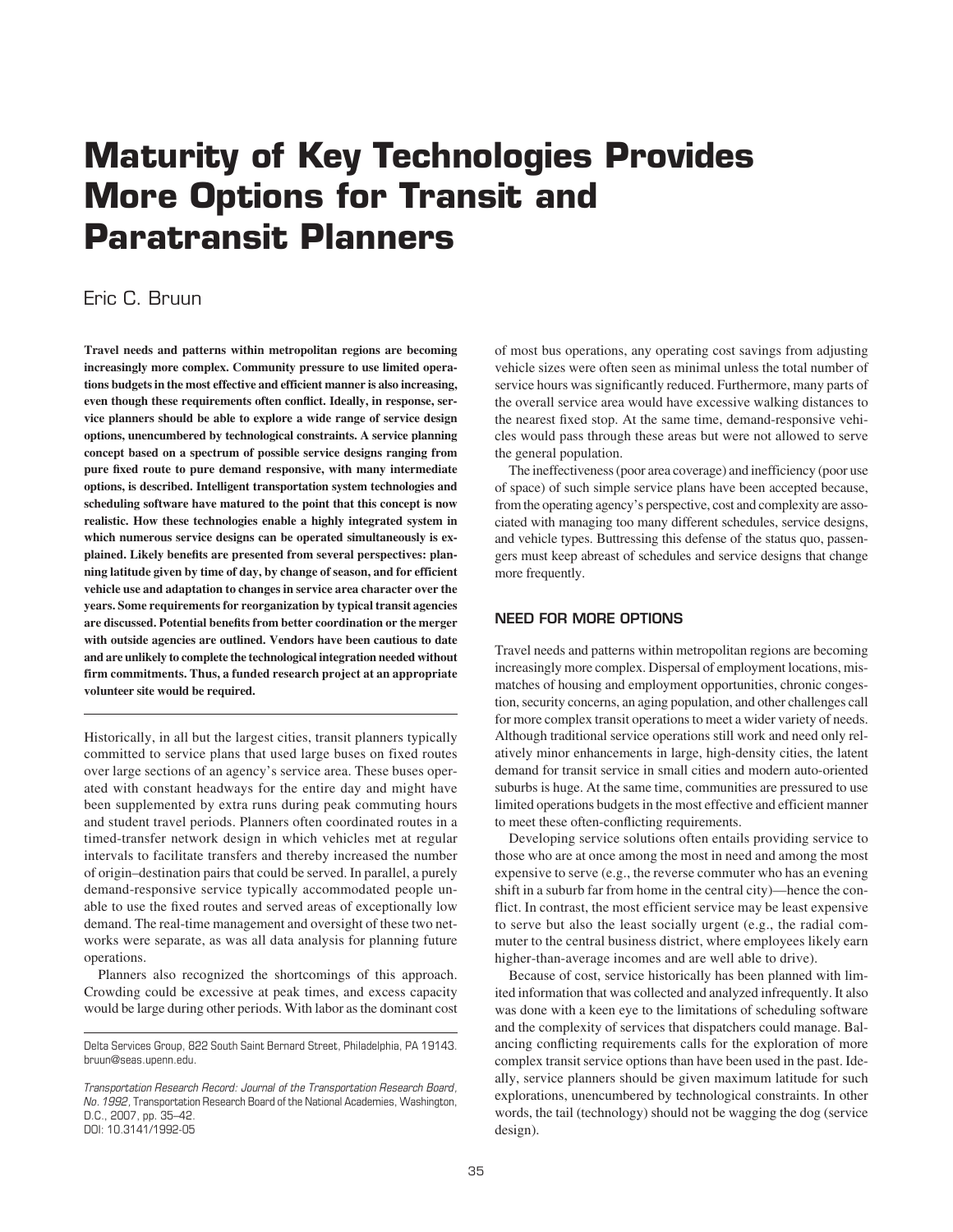## **POTENTIAL SERVICE DESIGNS**

Table 1 lists service designs, from pure fixed route to pure demand responsive. The pure forms are still the most ubiquitous, but all have been tried successfully; none are merely hypothetical concepts. The defining attributes for each service design type are given, along with a likely range of appropriate vehicle sizes. Some, of course, are much more common than others.

Koffman provides an overview of different types of flexible service designs in use in North America (*1*), where the term "flexible" describes the designs between the pure demand-responsive and pure fixed-route forms. The flexible-service route (listed in Table 1) was developed in Sweden and probably is unfamiliar to many readers. It involves fixed end points with numerous optional stops between; Westerlund has described it in detail (*2*). Westerlund et al. summarize research on the optimal domain of flexible-service routes versus fixed-service routes (*3*). Bihn systematically describes examples of various differentiated services operated in Germany (*4*). The European Union–sponsored Knowledge Portal provides links to research findings and descriptions of various innovative service designs (*5*).

Unfortunately, industrywide consensus on the names of service designs does not yet exist. In this paper, no effort is made to match the terminology of U.S. or European authors or institutions, nor does space permit a detailed discussion of the subtleties of variations in concepts. Rather, a highly integrated service planning concept based on the existence of a spectrum of possible service designs is described. The information presented in Table 1 is not purported to be definitive or complete.

## **MATURITY OF REQUIRED ELEMENTS**

The service planner should optimally be able to choose from a list of individual service designs and integrate them into a cohesive overall plan, unencumbered by software or hardware restrictions. Furthermore, it should be possible to oversee and manage them all from one control center. Possibilities to consider include using different service designs at different times of day, overlaying more than one design in the same area for all or parts of the day, and making capacity adjustments according to demand. The keys to enabling these possibilities are intelligent transportation system (ITS) technologies and scheduling software.

#### **ITS Technologies**

Starting in the early 1990s, pilot ITS projects received help from the U.S. Federal Transit Administration (FTA) in the form of ITS operational test grants. At the same time, several aerospace companies entered the transit market with ITS products in a bid for defense conversion. On the European front, the European Union (EU) sponsored Systems for Advanced Management of Public Transport Operations (SAMPO) from 1996 to 1997 and the Systems for the Advanced Management of Public Transport Operations (SAMPLUS) project from 1998 to 1999. These programs were not designed to fund ITS testing, per se, but innovative service concepts. Although many positive results were achieved, some projects failed to yield the expected benefits. However, taken in a long-term context, both the U.S. FTA grant program and its EU parallel must be viewed as successes because they financed projects that would have been too risky or too expensive to spread over a few pilot vehicles.

Unlike the for-profit sector, in which technological experimentation is proprietary, most of the transit sector in developed nations is in the public sector, and service planners speak freely among themselves. Through this process, ITS and software vendors refined their products and agencies learned more effective models of technology procurement. One important lesson that many agencies learned was to limit special requirements to those genuinely needed, allowing vendors to refine products rather than develop highly customized products for each agency. Another lesson learned by many agencies

| TABLE 1 |  | <b>Spectrum of Service Designs</b> |  |
|---------|--|------------------------------------|--|
|---------|--|------------------------------------|--|

Service Type **Service Type** Distinguishing Features **Distinguishing Features** Usable Vehicle Types Pure fixed route Fixed-service route On-request fixed route Route deviation service Quasi-routing Flexible service route Checkpoint Zone Pure demand-responsive Totally deterministic operations according to schedule. Totally deterministic, but may leave arterials to enter access roads including driveways of institutions—emphasis on access instead of speed. Deterministic operation, but only initiates if at least one person makes request before scheduled departure time. Mostly deterministic, but slack is added to schedule to allow moderate deviations upon request. Partially deterministic with skeleton of a route based on locations and frequency of trips by subscription riders. One or two fixed endpoints with numerous optional stops. Route entirely determined by requests. Confined areas may overlap. Confined to a limited area, but random movement within except for scheduled transfer times. Confined to a limited area, but random movement within this area. Confined areas may overlap. Totally random movement anywhere within entire operating area. Rail vehicles Articulated buses 12-m long buses Midibuses Small buses Midibuses Small buses Small buses Vans Midibuses Small buses Midibuses Small buses Small buses Small buses Vans Taxis Small buses Vans Taxis Small buses Vans Taxis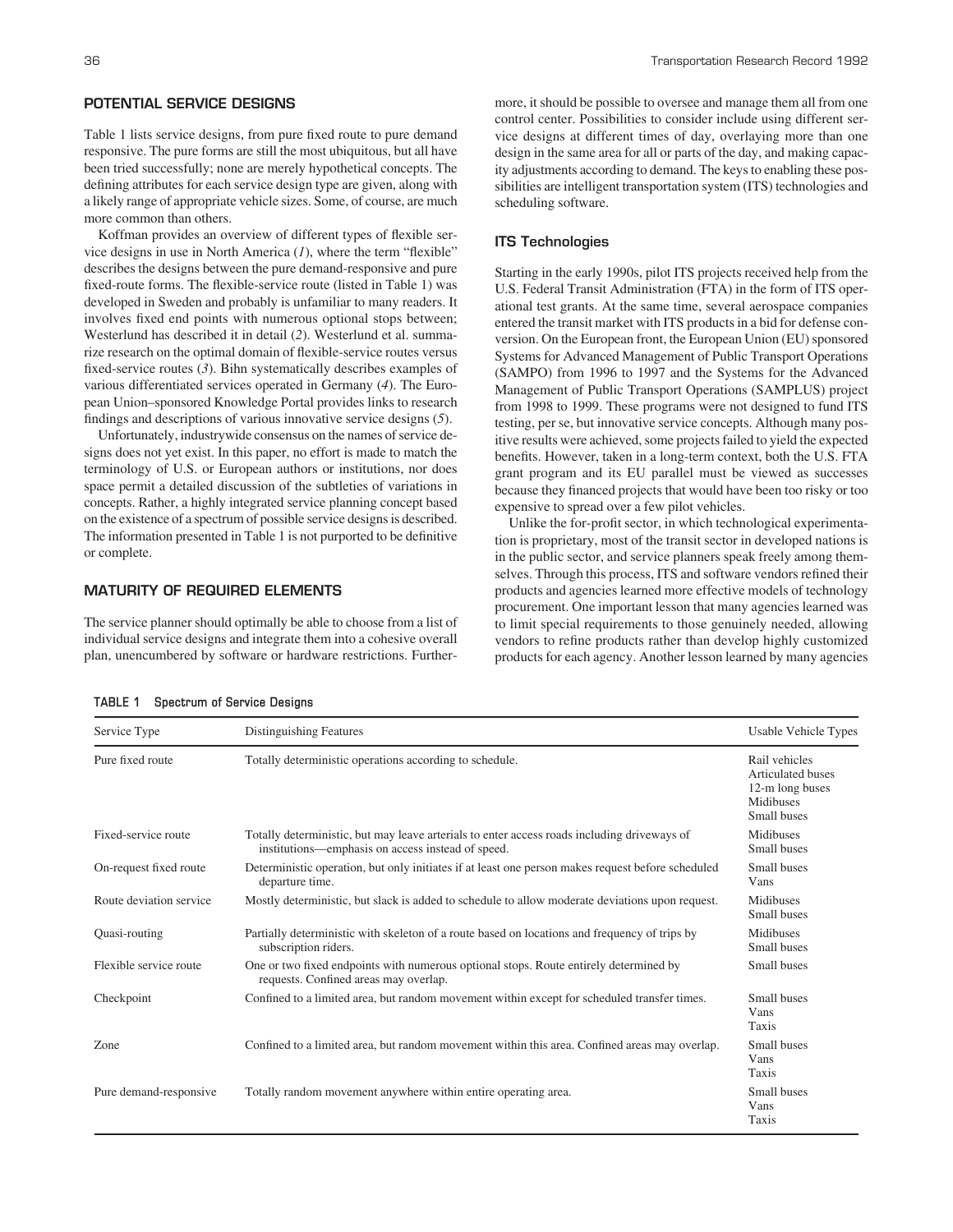was to use turnkey approaches in which a prime contractor was responsible for system integration, thereby relieving agency staff of coordinating between vendors and settling vendor disputes over responsibility. Communications standards and regional ITS architectures also have evolved to simplify specification and improve interoperability with other ITS, both within and without the agency.

As a result of this evolution, ITS for transit applications is now mature in many respects. Numerous computer-aided dispatching– automatic vehicle location (CAD-AVL) installations are operating reliably across North America. Automatic passenger counters (APCs) also have proven performance and reliability, even in harsh environments. Real-time passenger information (RTPI) is used widely, in the form of annunciators that are compliant with the Americans with Disabilities Act (ADA) aboard buses and railcars and increasingly available at major stops, on the Internet, and on personal digital assistants (PDAs). Interactive voice recognition (IVR) is cutting wait times to make requests for demand-responsive service and to seek route itinerary and schedule information by telephone. Additional features (e.g., covert alarms, surveillance equipment, and vital sign monitoring sensors on vehicle subsystems) continually upgrade transit safety and reliability.

#### **Scheduling Software**

Scheduling software used by the transit industry also has matured. It traditionally has been of two basic types: fixed route and demand responsive. All medium-to-large transit agencies (and most moderately sized agencies) in industrialized nations use such software. The precise capabilities and features of scheduling software (including the call-taking and reservation functions for demand-responsive services) are important to service planning. The final service design must be statable in a format that the software can accommodate

Lave et al. suggest that a demand-responsive fleet of more than 30 vehicles should use software to assist in taking requests and assigning passenger requests to particular runs (*6*). The minimum fleet size to justify such software may be larger for fixed-route applications. It is easier to schedule deterministic services for smaller fleets because they recur in a cyclic fashion and because a few vehicles at most are assigned to any one route. However, as fleet size increases, the possibilities multiply, and manual scheduling cannot possibly be as efficient as an advanced algorithm that can study interlining, operator fallback to another vehicle during rest periods, reassignment of vehicles between depots, and other complications. Efficiency gains become too important to ignore because even small percentage gains can represent large absolute savings.

Scheduling software is intimately tied to geographic information system (GIS) maps, which provide coordinates for street locations within the service area and store information about travel times by time of day along route segments (fixed route) and travel speeds along arterials (demand responsive). These data are important inputs into the mathematical optimization algorithms that then create vehicle and crew schedules subject to certain constraints about operator break times, recovery time for delay, road use restrictions, and so on.

Scheduling software is also intimately tied to CAD-AVL systems. AVL time and location readings for each vehicle are compared with the scheduled times to determine schedule adherence. Algorithms also make predictions about future estimated arrival times. These current adherence and future arrival estimates, in turn, form the basis for CAD displays used by dispatchers for real-time control, inform vehicle operators via mobile data terminals (MDTs), and provide RTPI to the public.

Because all time and information can be archived by a CAD-AVL system, the actual operating results also can be statistically summarized to assist in the identification of patterns and causes of delays on particular fixed routes. At least one stand-alone package developed as part of a university research project is available for studying and refining schedules on an individual route (*7*). These data sets also can be fed back into postprocessing modules available with major fixed-route scheduling packages. These modules can perform what-if scenarios to generate tentative new schedules for an entire network by using optimization algorithms within the scheduling software. Statistical indicators that both single-route and network analysis tools might use include the 85th percentile of run times between time points and from end to end, values commonly used in the Netherlands (*8*).

To the extent possible, statistical indicators should be extracted and loaded for an entire network. The larger the number of vehicles and routes included and the fewer the restraints that are set, the greater the opportunity for efficiency gains from the optimization algorithms. Examples of restrictions that can readily be lifted include the following:

- Only a certain bus size can operate on a given route,
- Only certain depot(s) can store a certain bus size, and

• Certain vehicles must stay on the same route or service type for the entire daily work block.

Transit signal priority (TSP) is closely tied to schedule refinement as well, because it affects both average operating speed and reliability of travel times. Thus, TSP can be designed or refined at the same time. Muller and Furth report more details (*8*).

Passenger count data also can be archived. Passenger count data should be postprocessed to identify where crowding exceeds acceptable standards and, conversely, where space (capacity) is excessive. Using postprocessing modules, statistical descriptors of passenger demand (e.g., average value and average plus 1 standard deviation at a particular stop over a certain part of the day) can be used in whatif scenarios to generate tentative new schedules that better allocate capacity to demand.

The optimization algorithm can consider two alternative possibilities for any particular fixed route: the headway is kept constant and a different sized vehicle is used, or the headway is changed on a route and vehicle size is kept constant. In Figure 1, the top curve indicates



**FIGURE 1 Setting a minimum fleet size for a route if headway is lengthened rather than vehicle size reduced.**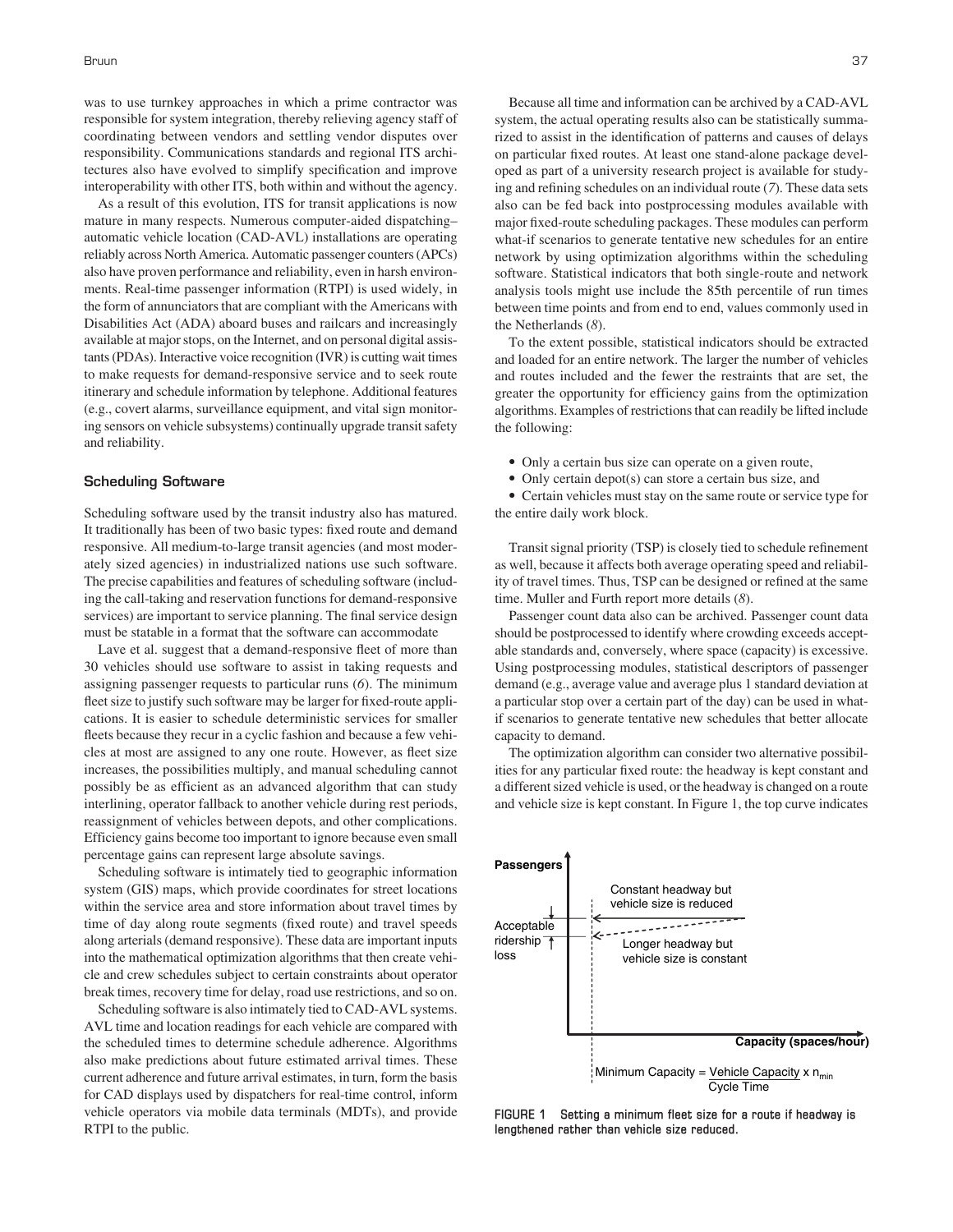of day, if desired. However, the situation is not this simple. If a different-sized vehicle is shifted to better match supply with demand, then deadhead movements between routes may introduce offsetting losses. Figure 2*b* shows poor use of space during two parts of the day, but deadhead losses occur only during the trip from the depot to the route at the beginning of the day and the trip back from the depot at the end of the day. Figure 2*a* shows much better use of space when swapping between Routes A and B but introduces deadhead movements midday as well. The optimization algorithm would look at multiple routes simultaneously. It would both reallocate vehicles to high-demand routes and swap different-sized vehicles between routes. It could take into account the trade-offs between possible ridership losses from headway increases and productivity losses from deadhead movements.

Hybrid services need hybrid software, with elements of both fixed-route and demand-responsive scheduling. Such scheduling software has been developed and is readily obtainable. Bruun and Marx discuss the software features for an operational ITS-assisted route-deviation service (*9*); Westerlund discusses software features to support an operational flexible-service route (*2*).

Hybrid services having mostly but not purely a fixed-route component (e.g., route-deviation services) can be included in the whatif scenarios of the fixed-route network, but doing so may require some ingenuity. Route deviation modeling might require that only a limited number of time point stops be included, because intermediate stops are supposed to have some latitude for arrival times. Other service types with a mostly demand-responsive component



**FIGURE 2 Increase in space-averaged load factor with route swapping: (***a***) vehicle swaps between Routes A and B and (***b***) vehicle stays on Route A.**

(e.g., flexible-service route or checkpoint service) probably could be included in the fixed-route network optimization, to the extent that they form timed-transfer constraints within the network. Thus, two parallel optimizations likely would be needed: one for service types that have mostly a fixed-route component and another for those that have a more significant demand-responsive element. The networks would be physically connected at timed-transfer points.

Services with a significant demand-responsive element also can be optimized on a network basis, although not with the same mathematical algorithms as for fixed routes. The two networks need not be entirely separate, because they can be interconnected by timed-transfer points, as shown in Figure 3.

Analysis of demand-responsive service requires more attention to the individual passenger. Plotting rider addresses on a GIS map using various search criteria (e.g., frequency of similar requests, time of day, popular destinations, incidences of pickup or drop-off outside of promised windows, and so on) also lends insight. The analyst might identify quasi routes based on subscription riders and logical zone boundaries for zone service or checkpoint service. Furthermore, an analyst might determine needed changes to software parameters and to trip assignment techniques used by call takers. Over time, analysts can learn to identify problematic types of individual trip requests for one service design and perhaps shift them to other service designs that deliver results within a satisfactory range.

The output from one network optimization would influence the inputs to the other in an iterative fashion. For example, the demandresponsive analyst might identify promising service routes, which could then be added to the other network for further study. The consequences to cost and service quality of adding some demand-responsive capability to the mostly fixed-route network would have to be weighed against the monetary savings within the mostly demand-responsive network and service quality improvements to numerous individuals who are mainstreamed into the mostly fixed-route network.

Other software developments are important. Enterprise resource programs (ERPs) are increasingly being installed at transit agencies. They have the potential to unify data collected from all departments within an agency. Used effectively, the common database can eliminate duplicate efforts in various departments and automate many processes, including the analysis and dissemination of information collected by ITS. However, the details of ERP are beyond the scope of this paper.



**FIGURE 3 Checkpoint services interconnected to fixedroute network using timed transfers.**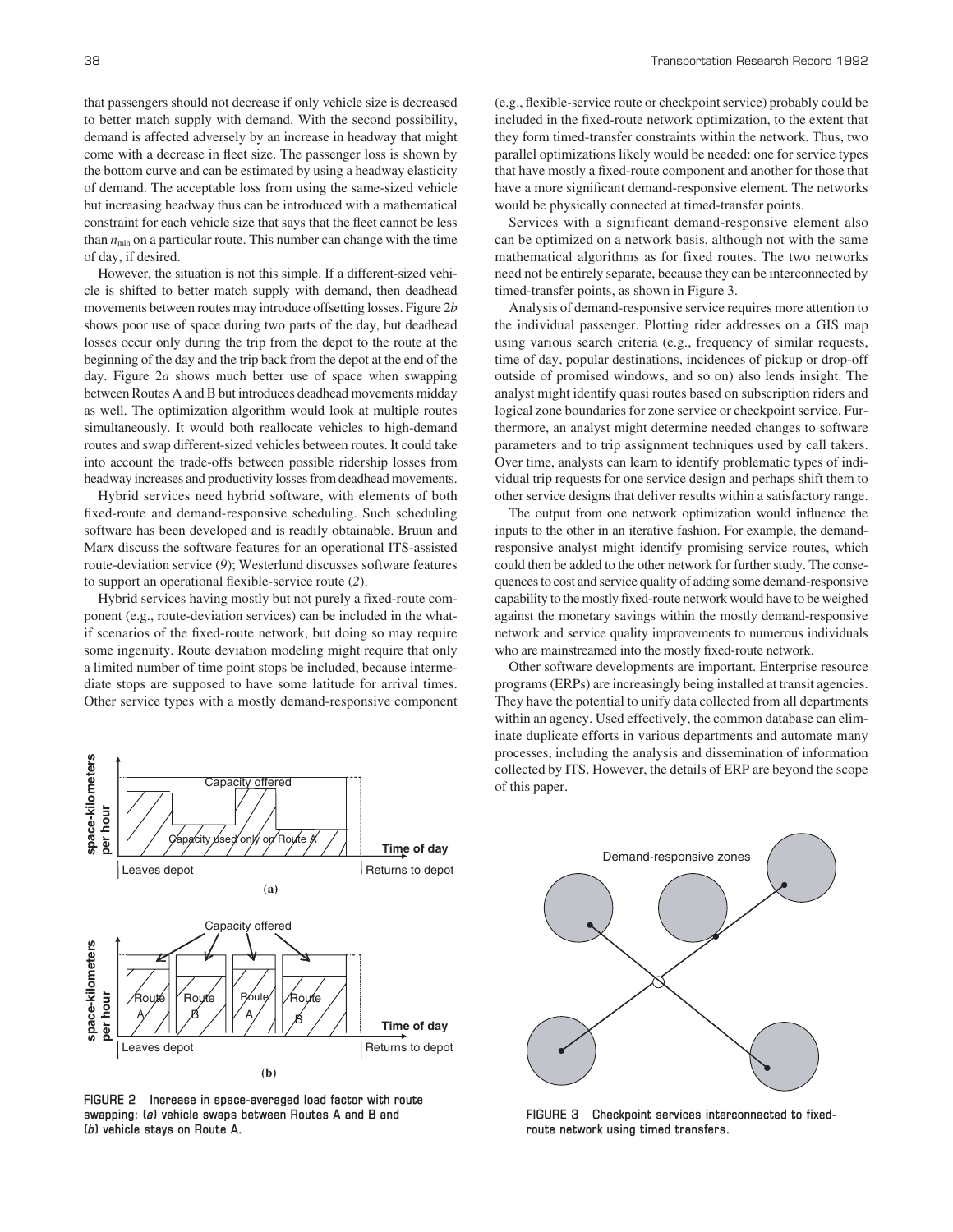In summary, ITS, fixed-route and demand-responsive scheduling software with postprocessing capability, hybrid scheduling software, and ERP are already available. It would not take an inordinate amount of effort to integrate them fully. Suggestions as to how this level of technological maturity can be applied to better balance often conflicting service objectives is the subject of the remainder of this paper.

## **COMMON INFRASTRUCTURE**

Latitude to operate a complex array of service designs that could vary by time of day and by district—perhaps with the same vehicle operating under more than one service design over the course of the day—also implies a high level of operational flexibility and control capability. To support this approach, a full array of vehicle types may all need similar communications and control equipment connected to the same network.

Software will have to have some common features. Scheduling and CAD software will have to integrate all modes and service designs. Otherwise, it will not be possible to arrange for timed transfers between them. Furthermore, the ability to shop between more than one possible demand-responsive trip assignment solution will require that the same rider database be used with all scheduling subpackages that investigate passenger accommodation possibilities. For example, a route-deviation service and a zone service might well overlap, and both might be capable of servicing the same ride request.

Hardware also will have to have some common features. Realtime monitoring and the archiving of time and location data for all vehicles will require a location-tracking AVL subsystem (most likely using the Global Positioning System). All vehicles, regardless of the service design under which they may be operating, also should be seen (or at least have the potential to be seen) on the CAD display.

All vehicles should have MDTs for two-way communication with the dispatcher and to store and transmit data for the CAD system and archives. Most routine communications can be handled with digital messages that require the use of only a predefined button. The particular display screen visible on the MDT would vary depending on the service design being operated. A display screen for pure fixedroute service might have each stop scroll off the screen after it is served or merely display time estimates of how early or late the vehicle will arrive at the next time point to help the vehicle operate maintain schedule reliability. Purely demand-responsive or zone service vehicles must have a manifest of upcoming pickup and dropoff addresses. Route-deviation and checkpoint service vehicles will need fixed time points as well as pickup and drop-off addresses.

All vehicle types should have some sort of passenger-counting device. Larger vehicles can have APCs designed for large and even multiple-channel doorways that operate continuously. Only a subset of the fleet must have them, but care must be taken to distribute these particular vehicles across routes. Smaller vehicles cannot accommodate APCs designed for large doorways, but they can have popup displays on their MDTs where drivers enter boarding and alighting counts on selected days as well as information about mobility devices, special fares, and so on.

Public confidence in connection reliability is important in any network that uses timed transfers. It will be especially true given the more dynamic nature of a highly integrated system in which services will make transitions and headway changes throughout the day. Thus, RTPI should be installed at all major connecting points. Passengers must have several means to check service status. Not all people will have PDAs or access to the Internet, so an IVR feature also should be available for telephone users.

In reality, not every type of vehicle will be a candidate for every type of service design. An articulated bus will never be used for route deviations, and a small bus or van will never be used on a busy trunk route. But it probably is not worth the effort to invent different specifications for each part of the fleet. To the contrary, using a minimum of equipment types has advantages: the cost of holding inventory is lower, and training in operations and maintenance is reduced. If the proper standards are cited and performance specifications are used, then newer replacement equipment might continue to be readily installable on older vehicles for many years.

## **BENEFITS OF INTEGRATING ALL SERVICES**

It is convenient to describe the benefits as seen from several perspectives. It is not implied in this section that these benefits do not overlap.

#### **Planning Options by Time of Day**

If demand-responsive services traditionally structured as an entirely separate service organization are instead perceived to be part of a spectrum of service designs under one operating budget, then it might be acceptable to somewhat degrade the performance of one service if it is offset by improvement in another. For example, if demand along some fixed routes is below a certain threshold at midday or in the evening, then switching to route-deviation service may relieve the cost of pure demand-responsive service while simultaneously mainstreaming some ADA-eligible riders. Experience at the Potomac and Rappahannock Transportation Commission suggests that with fewer than 20 passengers per hour, adding 10 min of slack time will accommodate one or two deviations per hour for routes that take approximately 35 min to drive without deviations (*9*).

Service designs with a more significant demand-responsive element sometimes could entirely replace fixed-route and even route-deviation services. For example, during early-morning or late-evening hours, the unproductive tail of a fixed route might be replaced by checkpoint service. It could have the added benefit of increasing area coverage, because walking to the nearest fixed stop is not required. Not only might the overall operating cost be reduced, but the revised service could address unmet needs of potential new riders by improving access or increasing their sense of security.

# **Planning Options for Efficient Vehicle Use**

Activity during certain times of the day on different routes or in different districts might vary synergistically. Some routes or route segments might have peak-hour commuters, others might have many midday travelers; school students might travel in the shoulder period between midday and the peak hour; and so on. It might be advantageous to swap vehicles of different sizes between routes to readjust space supply to space demand when their peaks do not coincide. More than one vehicle swap might occur. For example, in the early evening in a fringe area, a midibus might be replaced by an even smaller bus or van, which in turn might be replaced by accessible taxis later into the night. (The possibilities of changing headway and vehicle size and how the scheduling software can investigate were discussed in the section on scheduling software.)

With the ability to oversee all services operating in real time by using CAD and to efficiently schedule the transition movements between different services, swapping might be practical where it was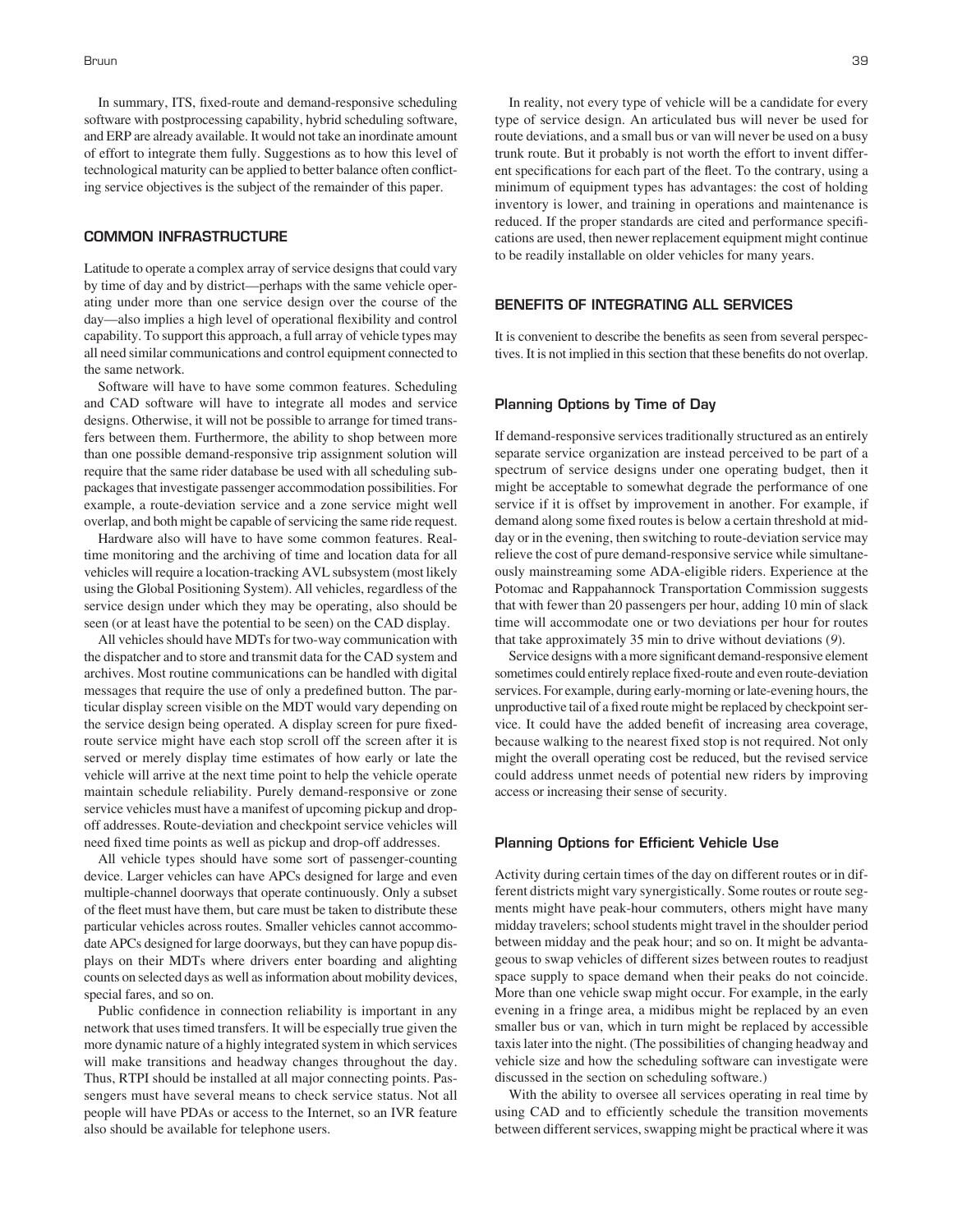not before. Vehicles meet periodically anyway when timed-transfer networks are used, and swapping between routes is exceptionally easy. Moreover, with RTPI, buses may not even need to physically relocate to another berth, because the information about berth change for any particular route can be made available to waiting passengers in advance.

#### **Planning Options by Changes of Season**

Although seasonal services in resort areas commonly have dramatic schedule changes, such major differences are much less frequent for urban networks. The traditional difficulty was obtaining planning information detailed enough to avoid major mistakes in capacity provision during service changes. However, once a data archive has been built up, recurring seasonal variations become predictable, and service can be adjusted accordingly. For example, during the summer, larger vehicles can be assigned to routes going to recreational destinations and smaller ones to routes serving colleges. In the fall, these assignments would be reversed.

In fact, changes could be investigated that are far more profound than adjustments to vehicle size and service headways. Nasty winter weather conditions, hot or humid summer weather, variation in the length of daylight by season, idle students during the summer, and so on could influence the travel mode chosen—or the choice to travel at all. By using regression analysis and other statistical techniques on the archived data, the advanced analyst might be able to identify most of the significant factors that influence seasonal demand and adjust service dramatically. For example, hybrid services might be substituted on a specific fixed route only during parts of the year when there are deterrents to waiting outside or walking to the nearest fixed stop, and separate routes aimed at the special needs of high school or college students would be operated while school is in session but merged with other routes during the off-season.

#### **Latitude for Change over the Years**

In general, the continual archiving of performance data by a CAD-AVL system and trending of key statistics will help identify sub-

areas within the overall operating areas that exhibit rapid change. When travel patterns change sufficiently, entirely new approaches to serving areas can be studied. For example, areas that previously were served by peak-hour, peak-direction buses that meandered through neighborhoods before operating express to a CBD might increasingly exhibit all-day demand and more requests for services to newer, closer employment centers. Conversion to routes that operate all day for closer trips but are timed to make connections to express bus and rail services for longer trips might then be a more effective solution.

Fast-growing suburbs require particular attention. They exhibit increasing demand levels with infill, and rider concentrations become evident. The pattern might begin as a few houses in a field until entire tracts are filled. In typical zoning based on separate uses, office and commercial areas may start to appear nearby. Even where zoning changes to allow neotraditional development, the eventual density may be higher, but these designs take time to build out.

Under a fully integrated system, supply can be matched with demand over the course of infill. For example, rather than extend the tail of an existing fixed route to a brand-new development, a fully accessible van or low-floor small bus can be assigned for local checkpoint service such that onward trips are connected to the existing terminus of a fixed route by timed transfer. As demand builds, the fixed route can be extended, with route deviation permitted only along the new extension. As demand further reveals itself through the pattern of deviation requests, fixed stops may revert to optional stops, and vice versa. If demand continues to build, then a larger bus in pure fixed-route service can operate during peak periods. The trips that cannot be accommodated by the fixed route would again require supplementary accessible vans or small buses. This evolutionary growth process is illustrated in Figure 4.

Even existing areas experience changing demographics, and service consequently may need adjustment as well. An aging population also requires particular attention. Many residential tracts have large numbers of people who retire in place. As the neighborhood ages, the number of advanced elderly and disabled (in the United States, those eligible for ADA-complementary paratransit) increases. As ridership on service designs with a significant demand-responsive service increases, the addition of route-deviation capability to fixedroute buses during the nonpeak hours may be efficient to attract some



**FIGURE 4 Effect of demand increase over time on vehicle types and capacity, first within a zone and later along a route.**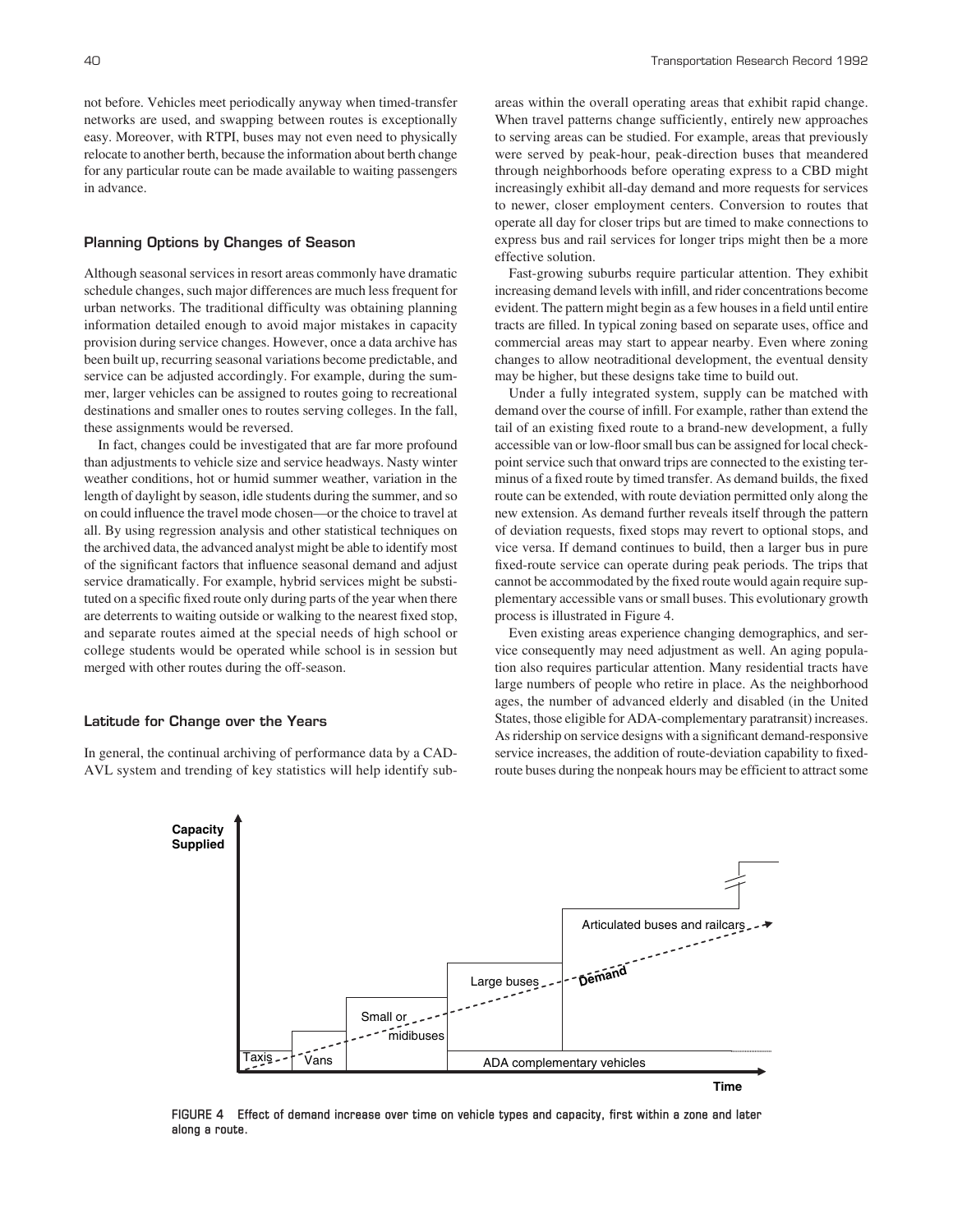

**FIGURE 5 Effect of concentration of origins and destinations on selected demand-responsive service designs.**

of these riders from the more expensive service alternative(s). If many people request trips from the same few locations or to a few popular destinations (e.g., shopping malls, senior centers, and medical complexes), then a flexible- or a fixed-service route might be an effective solution to meet part of the demand. This evolutionary selection process is illustrated in Figure 5.

# **INSTITUTIONAL REQUIREMENTS FOR INTEGRATION**

Technological capability is a necessary but insufficient condition for providing planners the ability to design and implement an array of fully integrated service design options. After the required technological investments have been procured and their functionality has been tested, little or no organizational distinction between demand-responsive and fixed-route operations would be required to proceed. However, the vast majority of transit agencies currently are not organized to plan, manage, or operate such an array.

Labor issues also would require negotiation and resolution. For example, pay differences between operators and dispatchers of different services (e.g., demand-responsive versus fixed-route services) could create an insurmountable obstacle to the cooperation needed for the envisioned vehicle and service substitutions likely to evolve in a highly integrated system.

A wider array of vehicle types would need to be procured. Historically, smaller and midsize vehicles that are heavy duty, attractive, and fully accessible have been lacking. Because of low production levels and limited procurement budgets, most designs are based on a passenger van or light truck chassis. Consequently, vehicles tend to have operational shortcomings and a poor public image. As the demand for such vehicles increases and funding is pooled with larger vehicles, this problem might solve itself.

In general, higher levels of both operational management and planning skills would be required. The skills nurturing and increased training and education needed would be just as important as the technical investments. Dispatcher and supervisory oversight would be more complicated and would require skillful resolution in case of service delays and cancellations. Because of more complex operating plans, the disposition of vehicles, operators, and mechanics among depots also would be more complex. Service planners would have to review archived data and passenger feedback much more often.

Employees associated with select service designs would have to become accustomed to continual adaptation and adjustment. Many vehicle operators would need to know how to operate more than one service design. This dynamic environment would be in sharp contrast to the stasis that most agencies have traditionally cultivated to provide reliable and consistent service.

More frequent community outreach also would be required as a result of more frequent schedule changes and a more complex variety of service types. Some of these developments would require explanation to and training of potential riders. The expenditures required should not be viewed only as passenger education but also as marketing that increases the transit profile in the community. Most other sectors of society are undergoing an information revolution; demonstrating the use of advanced technology to improve responsiveness to public needs can only improve transit's public image.

# **INSTITUTIONAL OPPORTUNITIES FROM INTEGRATION**

In addition to reorganizing existing operations within one agency, the same ITS and scheduling improvements open possibilities to improve coordination with or even absorb other transportation providers.

Brown et al. surveyed 35 college and university programs that grant unlimited access to all campus-affiliated transit riders (*10*). This approach requires an annual fee from students or a payment from the college to the transit system. The reported results exhibit few if any downsides. The students have lowered transportation costs, the university and city benefit from lower parking requirements, and the transit agency can afford to provide more service to the remainder of the public. Miller surveyed 30 campus transit systems and found successful examples of the campus and surrounding cities pooling their services, sometimes even without the fare incentives created by an unlimited access program (*11*).

When merging the campuses' and the remainder of the city's needs, the synergies and schedule reoptimization possibilities can be expected to be exceptionally strong. Student demand peaks at different times than that of regular shift workers. The combined total demand justifies shorter headways and induces yet more demand. Furthermore, many students want to travel late in the evening, thus improving the level of service justified for the rest of the community.

Human service providers often run transportation services in parallel to that provided by transit agencies. Evidence indicates that the United States receives substantial economic benefits from coordinating the two, stemming from the increased mobility options and reduced duplication when ridership is pooled (*12*). Historically, coordination was limited, partly because of restrictions on the commingling of funds and also because of the difficulties of joint scheduling and communication between vehicles run by unrelated entities. Even short of a merger, provision of ITS to the human service transportation providers still could facilitate the merging of human service agency trips and vehicles into the transit agency operation, to the benefit of both taxpayers and users of the coordinated services.

## **FUTURE RESEARCH**

The suggestions presented in this paper need to be refined in an actual setting. Unlike the consumer electronics sector and despite their technological maturity, transit command- and control-related ITS have